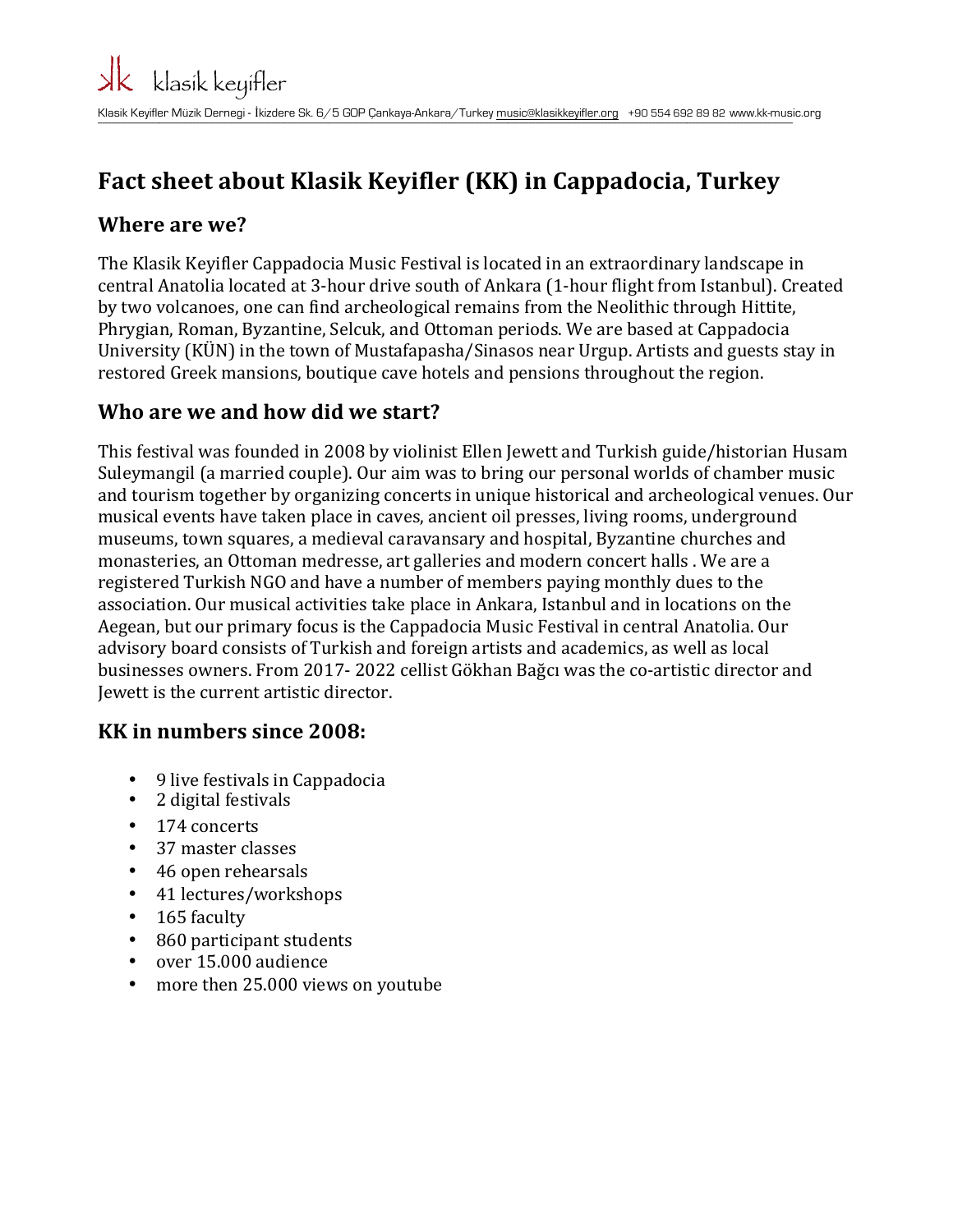#### **About the KK Young Artist program:**

An academy program is integrated into our festival programming. Since 2008 KK has invited young musicians to workshops ranging in age from 12- 30 from Turkey, Germany, Italy, Canada, Spain, US, Afghanistan, France, Syria, Russia, Columbia, Japan, England, and Iran. In addition to private lessons and public master classes with internationally renowned professors and performers, KK places a main emphasis on chamber music repertoire. We believe some of the best teaching and learning comes through playing together, and most participant students perform alongside faculty at some point during their attendance. We also are passionate about the belief that collaborative work with living composers can form a link from our time to the interpretations of works of the past. KK starts with the premise that the current music world is a highly competitive one, both in the conservatories and on the concert stage. We aim to cultivate a rigorous performing environment that is also at the same time non-hierarchical and non-competitive, allowing young performers to experiment with alternative perspectives. These include supplemental classes on improvisation, folk idioms and different tuning systems, body awareness and breathing techniques.

### **About the Composer's Cauldron:**

These workshops provide a forum for young composers 1) to refine their compositions under the guidance of internationally renowned composers; 2) to work with performers dedicated to contemporary performance practices; 3) to hear their music played and recorded by great players in amazing venues. Each season different guest composition teachers share their insights and experiences with selected participants by teaching private lessons and also by leading colloquiums on extended techniques alongside guest performers. Open rehearsals are offered for both the guest teachers' works as well as the new compositions emerging from the participating composers. Composers have the opportunity to delve into the rich traditions of Turkish classical and folk music. They also can explore exciting new trends in contemporary music by incorporating traditional musical material into the language of western composition.

#### **About the KK Music Village; Programs for Kids**

KK has organized 3 music camps in Sirince near Izmir. The main concept of this program is to develop each child's imagination by stimulating an inner love for music. The aims of these varied courses include strengthening a sense of rhythm and a capacity for listening, as well as developing creativity, concentration, nonverbal communication, determination, inner balance, self-confidence, and cooperation with others. Participants will also learn a bit about the science of music, and will make various simple instruments out of common materials found at home. A main emphasis is placed on musical and dance improvisation which can be essential for establishing deeper correlations between the mind and body movements. It is not necessary for participants to play an instrument, but they can bring one if they choose and many instruments will be available to try. Throughout these music making and group improvisation sessions, they will experience the thrill of playing together through our game-oriented curriculum. We believe that the children will return home communicating more intensely with their ears, eyes, bodies and minds.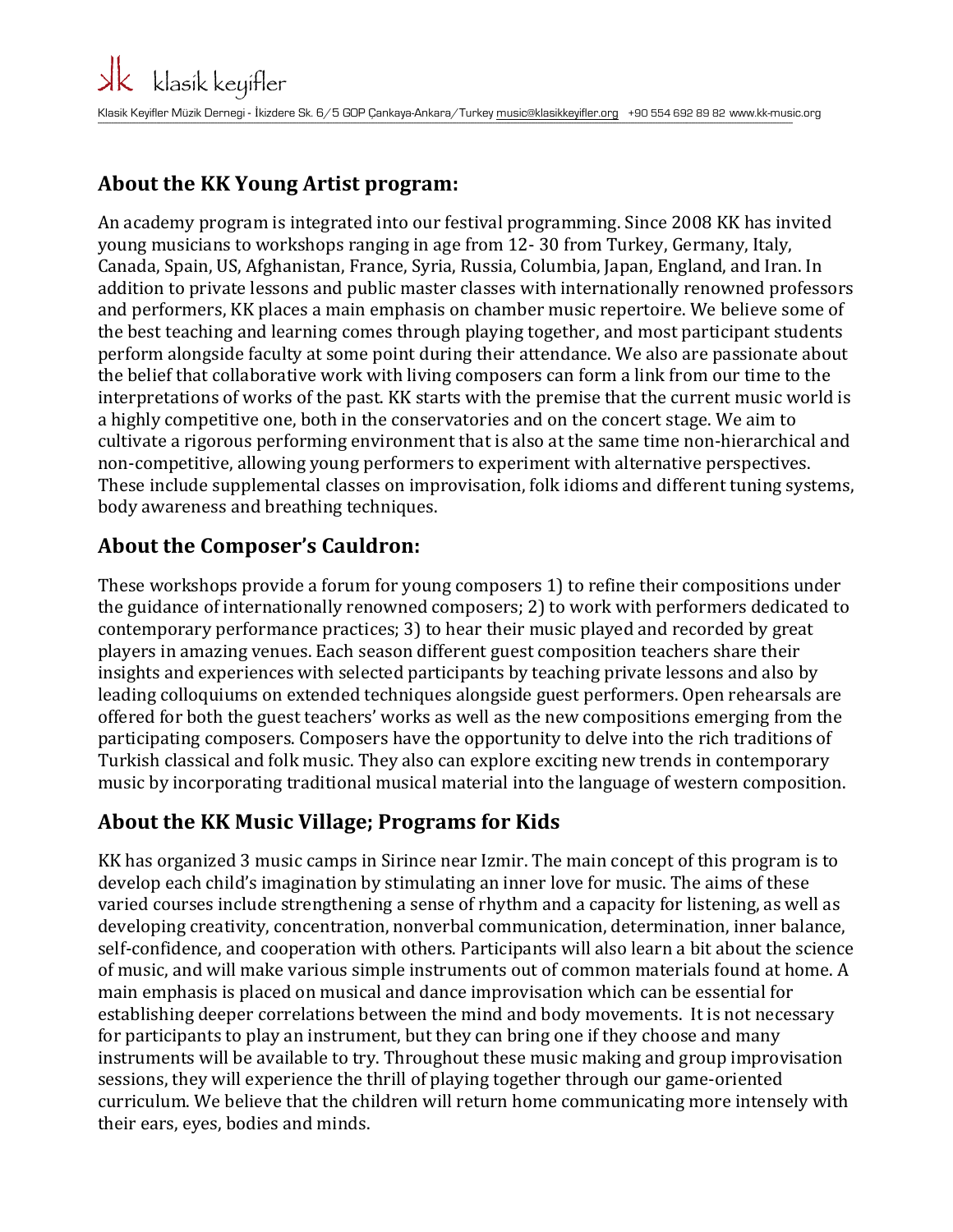#### **About our financing strategies and sponsors:**

Our funding has come from a variety of sources including in-kind donations from local institutions such as Cappadocia University and venue sponsors in various museums, Turkish Cultural Ministry and local municipalities, boutique hotel sponsors, local business cash sponsors, Embassy grants (US and Holland), grants from NGOs such as Goethe, French, Dutch Institutes, Afghanistan National Institute of Music, Engle Familiy Foundation, RET International, Cultures in Harmony, Ricciotti Ensemble, academic partnerships (Bilkent) University, Cornell University, University of Maryland, Ithaca College), partnership with Ada Music Records, ticket sales, tuition from students, instrument sponsors, monthly dues from members, the foundation of a US based tax-exempt  $(501c3)$  Chamber Music Exchange (CME), and organizing tours to festival events.

#### **Our Strengths:**

Well-respected in the Turkish music community for providing a platform for emerging young performers and composers;

High quality artistic value for the cost (according to dollar);

Sophisticated tourism infrastructure for potentially diverse audiences- ranging in daily costs from 20\$-200\$ (including room and 3 meals); 

2 million annual visitors to the Cappadocia region; (pre pandemic)

14-years experience building collaborative local networks and establishing new venues for concerts;

Strong partnerships with many Turkish and foreign universities.

#### **Our Weakness**

Current lack of government support for Western art;

Rapid devaluation of Turkish currency against dollar and Euro presents challenges with foreign artists' costs; 

Budget does not adequately cover PR, fund-raising and staff costs; Over-dependence on volunteer staff; Lack of training for outreach/audience-building programs.